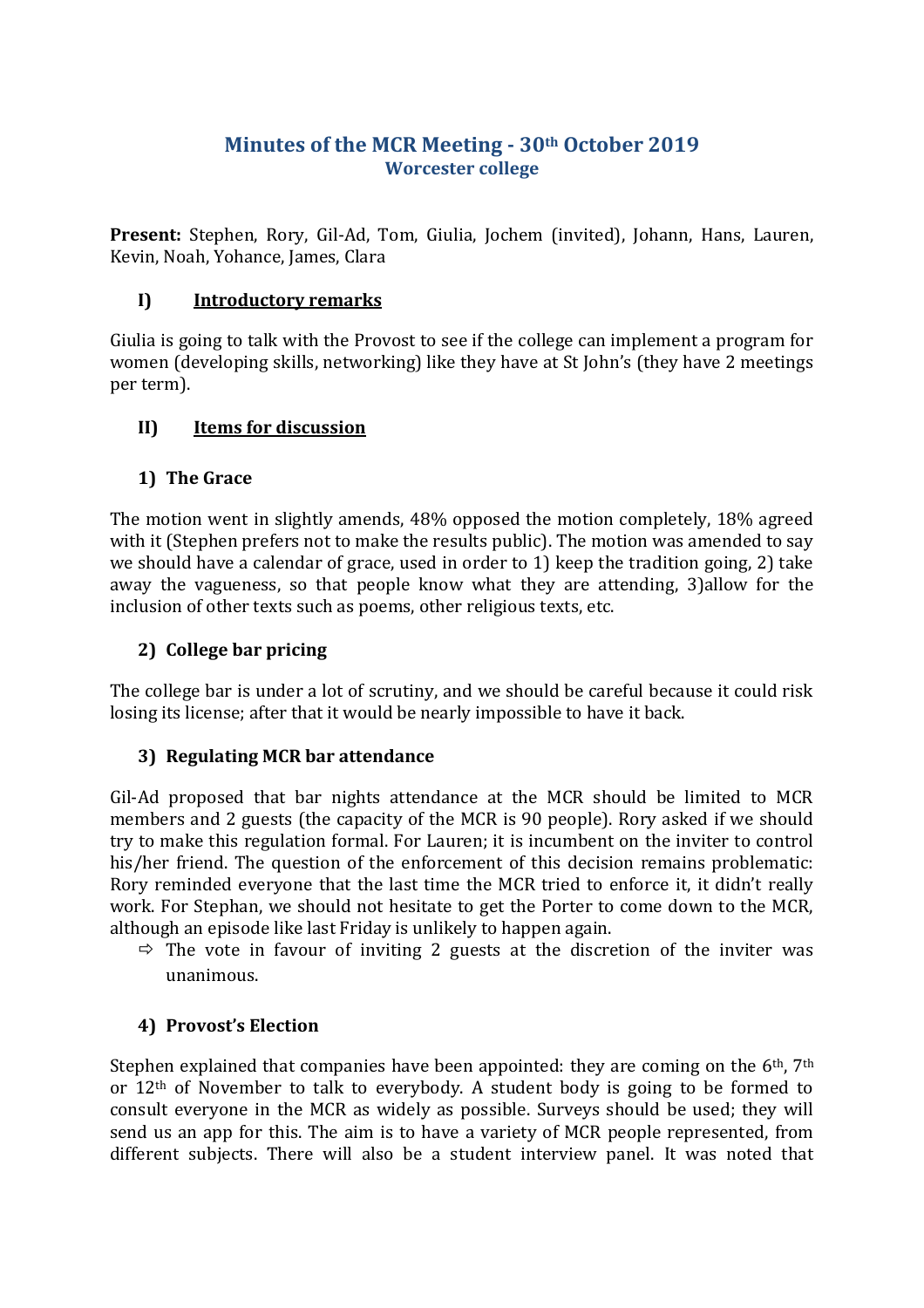between 3 and 5 people are needed. Gil-Ad, Giulia and Johann volunteered to go: they should give Stephen their availabilities.

# **5) E-mail account for committee members**

All members are now in the mailing list of the MCR committee. Things should be published both in the mailing list and on the Facebook group. Also, it would be better if everybody could use their account to send mails and not just receiving them.

## **6) Referendum on standing in hall**

JCR is not happy that the MCR can vote on their motions. Gil-Ad said we should not vote for JCR-related matters, and Tom said it depended if the motion affected us. The JCR is the student's union for Worcester college, hence we are all automatically JCR members, Rory clarified. MCR members are allowed to vote, but we can agree that we don't, unless it affects us.

 $\Rightarrow$  It was acknowledged that standing was not compulsory.

# **7) Items to discuss at JCC**

The JCC is the big college meeting where the MCR controls the agenda. People who will be present are: President, Finance Sec, VP Sec, Provost, Senior Tutors.

- One issue regards DPhil students who submit their thesis but are currently being charged continuation fees by the college until they pass the *viva*. They do not pay university continuation fees, but when it comes to college fees, the regulation is unclear, and open to interpretation.
- Tom also mentioned the accommodation problem in Nelson Street. The maintenance is really bad: the college does not tell students what items they should bring, how the heating works, and they are given notice a week beforehand. Besides, they are often international students who come from far away. Overall, the accommodation office is really uncommunicative. This is all the more embarrassing when we are hosting Visiting Fellows. Rory added that accommodations issues had already been raised with the former Provost, who talked about making a review of the entire housing situation. To be continued.
- The opening hours of the Student Office are not very convenient for students, from 10.00 am to 12.00 pm and from 2.00 pm to 4.00 pm. According to Lauren, this has changed.

## **8) Daffy's Tupperware idea**

Currently, when meals are taken away in hall, the staff provides the students with a card/plastic disposable container. The aim would be to use reusable containers, and Giulia said it would better to bring our own container, that we would wash ourselves. College have been happy to fill Tupperware's in the past.

## **9) Deleting one of the MCR Facebook pages**